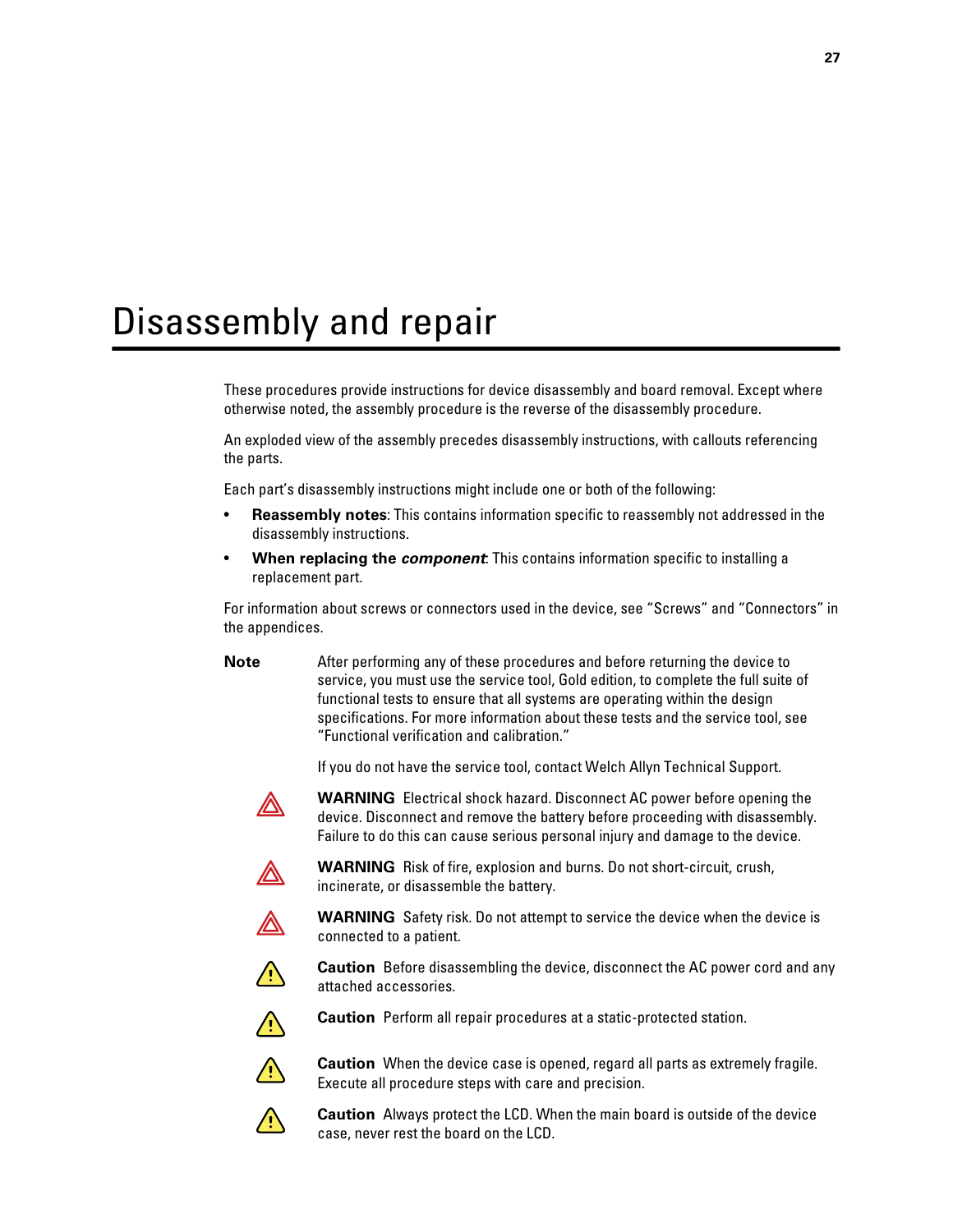

**Caution** Observe screw torque specifications, especially with screws that secure directly into plastic standoffs.



**Caution** To avoid mismatching screws and holes, keep the screws for each piece with that piece as you remove modules and circuit assemblies.

# Required tools and equipment

- #1 Phillips bit
- Torx T10 bit
- Torque driver calibrated for 3.0 in-lb  $\pm 0.5$  in-lb
- Torque driver calibrated for 4.0 in-lb  $\pm 0.5$  in-lb
- Torque driver calibrated for 6.0 in-lb  $\pm 0.5$  in-lb
- Needlenose pliers
- **Tweezers**
- Spudger/nylon probe

# Disassemble the external housing



| No.          | <b>Item</b>              | No. | ltem                                 |
|--------------|--------------------------|-----|--------------------------------------|
|              | Screw, M3 x 0.5 shoulder | 6   | Side panel                           |
| $\mathbf{2}$ | Battery compartment door |     | <b>Isolation bumper</b>              |
| 3            | <b>Battery</b>           | 8   | Chassis and circuit board assemblies |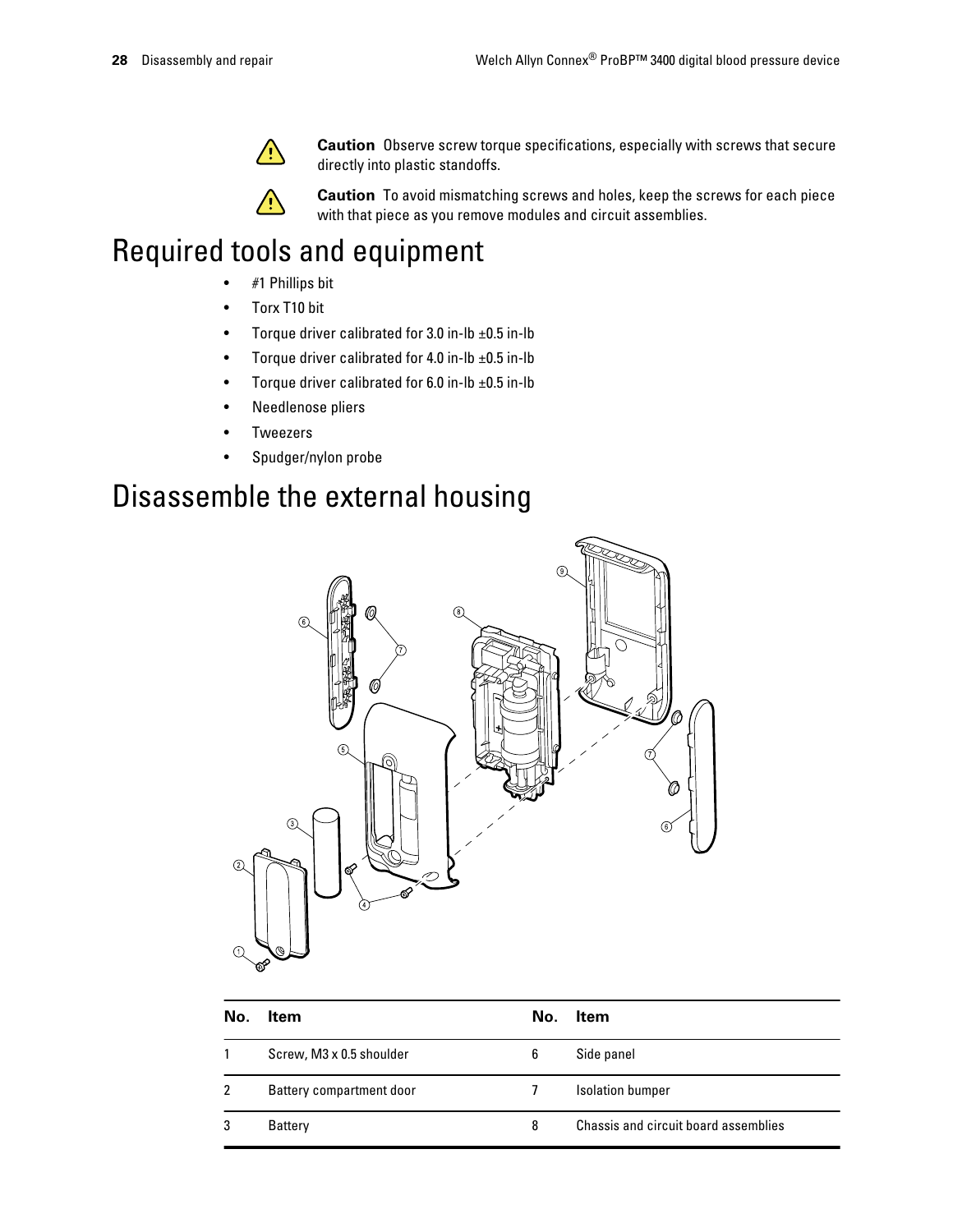| No. | Item                     | No. | Item                         |
|-----|--------------------------|-----|------------------------------|
| 4   | Screw, M3 x 0.5 pan head | 9   | Front housing with key panel |
| 5   | Rear housing             |     |                              |

### Remove the battery

Before you begin, ensure that the device is powered off.

- 1. Loosen the screw to remove the battery compartment door.
- 2. Remove the battery.

### Remove the rear housing

Before you begin, remove the battery as described in this manual.

- 1. Remove the two rear-housing screws.
- 2. Lift the rear housing on the side closest to the bottom of the device and pivot it toward the top of the device until it comes free of the front housing.



### **Reassembly notes**

- Start by orienting the rear housing at an angle of approximately 45 degrees from the front housing and then mate the tabs on the rear housing with the slots on the front housing.
- Verify that no wires or hoses are crushed or pinched before securing the rear housing with screws.
- After tightening the screws, examine the seams between the rear housing, side panels, and front housing to verify that there is no bowing. Bowing indicates that something is preventing the mating surfaces from seating properly.

## Remove the front housing and side panels

Before you begin, remove the following as described in this manual:

- **Battery**
- Rear housing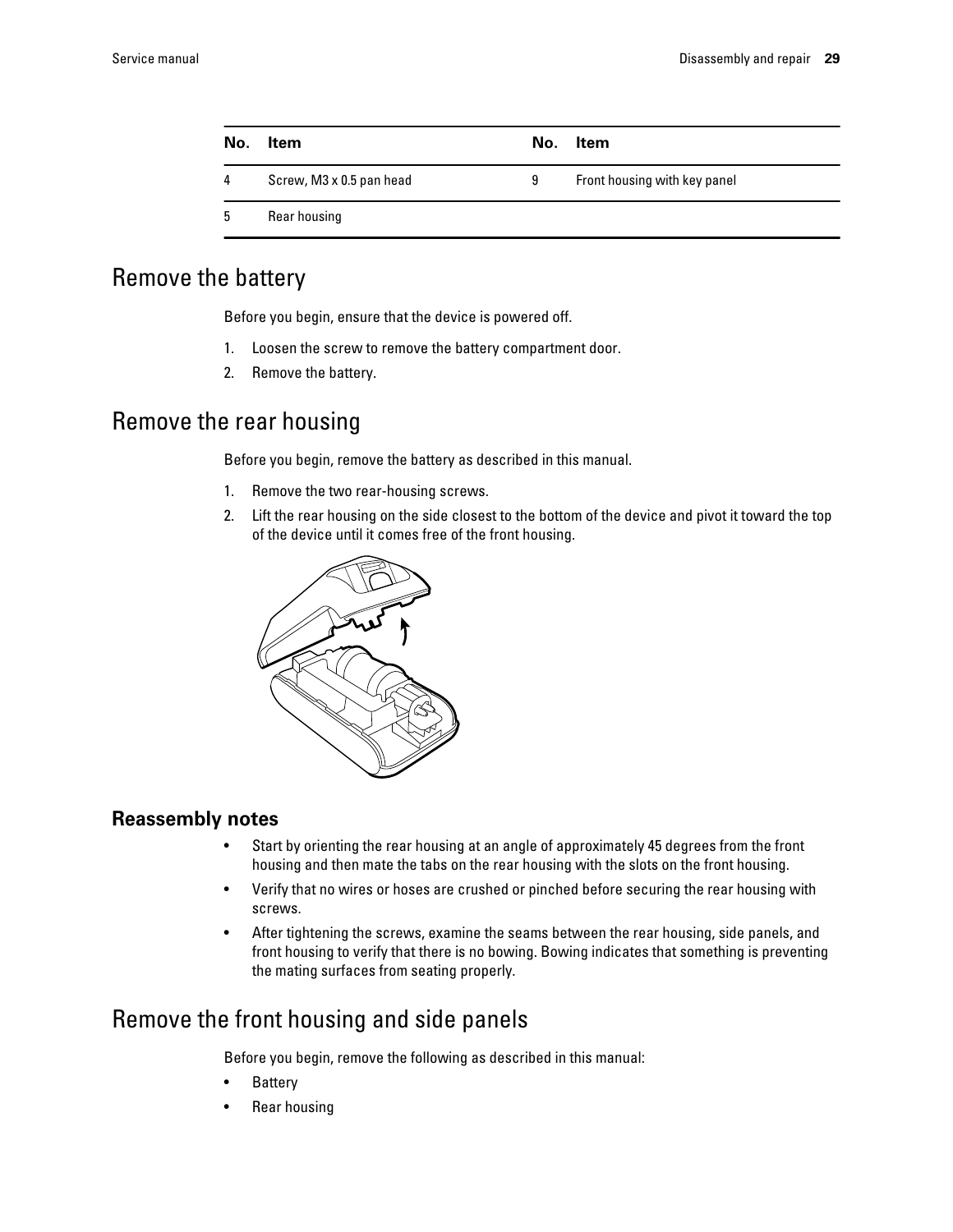1. Unlock the ZIF connector (J5) on the main board by sliding the latching piece of the connector away from the connector body.



**Caution** Do not use excessive force when releasing pressure on the connector. Excessive force may result in breaking the sliding outer piece.



2. Remove the flex cable from the ZIF connector.



- 3. Grasp both side panels and lift them and the chassis and circuit board assemblies away from the front housing.
- 4. While holding the chassis and circuit board assemblies, remove the side panels.



**Caution** Always protect the LCD. When the main board is outside of the device case, never rest the board on the LCD.

### **When replacing the front housing**

Remove the liner from the inside of the housing window if present. Wipe any dust or fingerprints off of the window with a clean cloth.

### **Reassembly notes**

Before reassembly, do the following to ensure proper installation of the side panels and isolation bumpers:

- 1. Place the front housing and side panels on the antistatic mat as shown in the diagram below, making sure that the arrows on the side panels point away from the front housing.
- 2. Confirm that the isolation bumpers on the side panels are in the first and third holes from the top, as shown in the diagram below.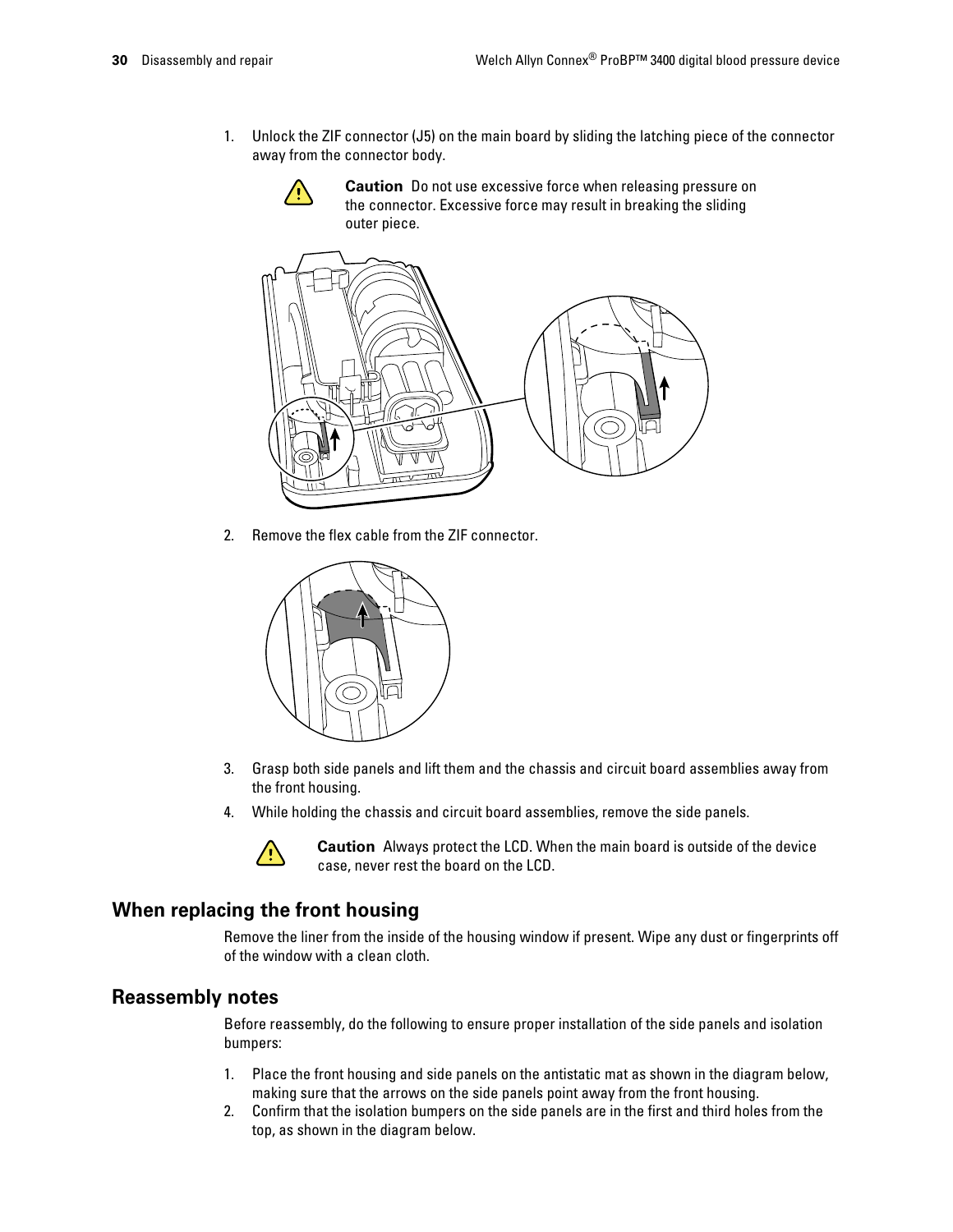

# Separate the chassis assembly from the circuit board assembly

Before you begin, remove the following as described in this manual:

- Battery
- Rear housing
- Front housing and side panels
- 1. Disconnect the pump power connector from J80 on the blood pressure board.



2. Disconnect the step valve manifold from the step valve on the blood pressure board.



3. Disconnect the dump valve cable from J10 on the main board.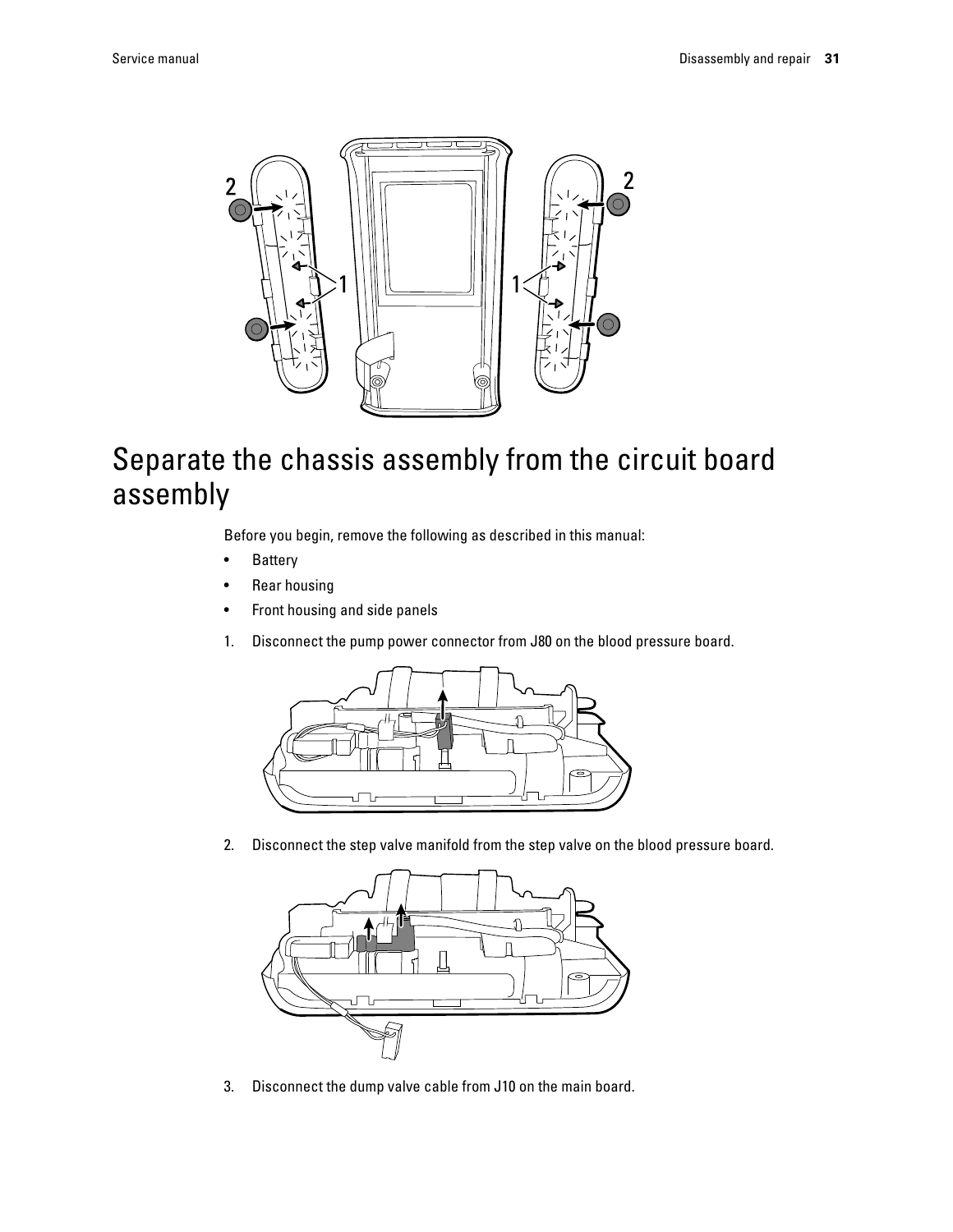

4. Disconnect the dump valve manifold from the pressure transducer on the blood pressure board.



5. Lift the chassis assembly away from the circuit board assembly, and disconnect the battery contact harness from J2 on the main board.



## Reassembly notes

See the "Reassembly" section for the recommended procedure to reassemble the device after the chassis and circuit board assemblies have been separated.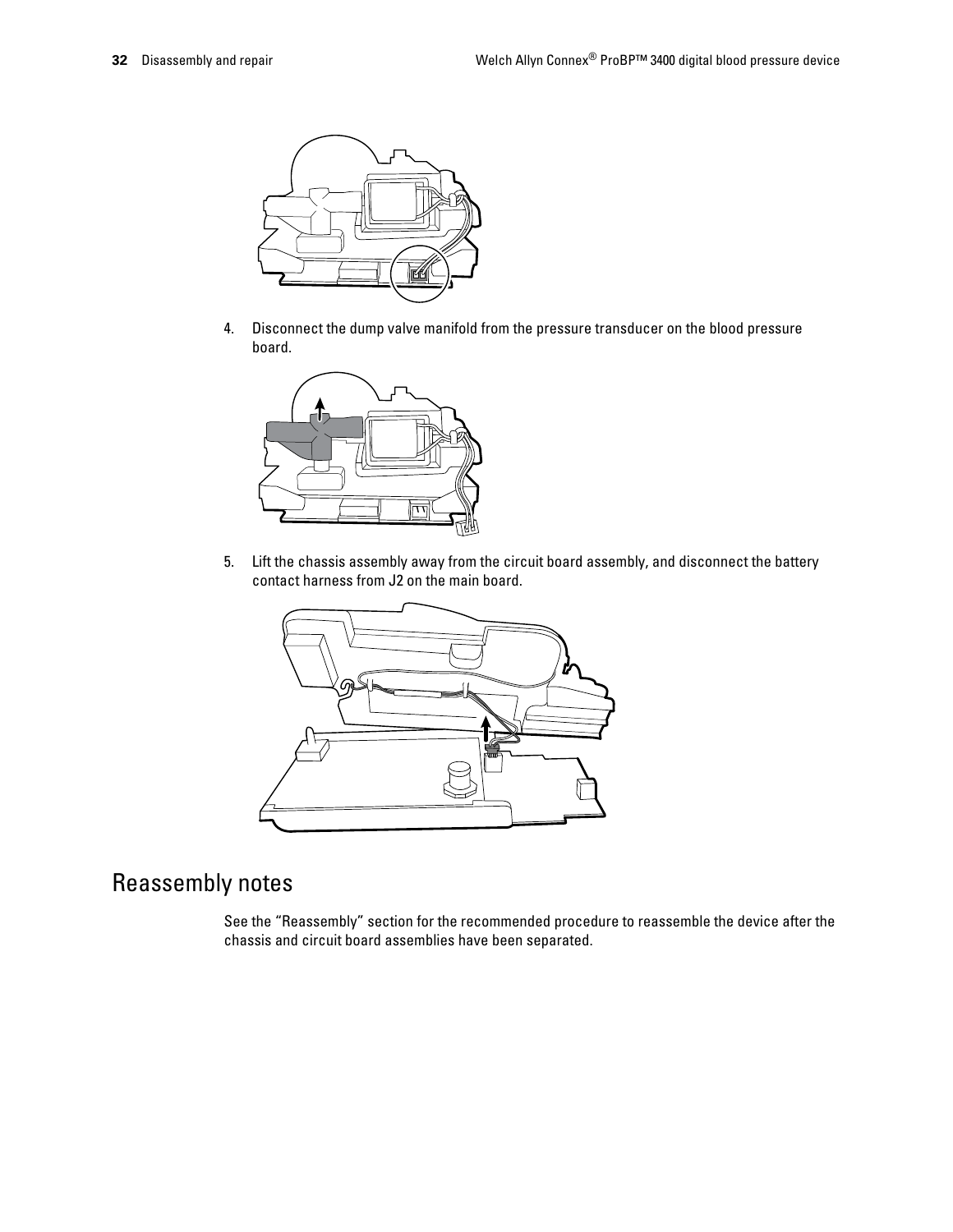# Disassemble the chassis assembly



| No. | Item                     | No. | <b>Item</b>                    |
|-----|--------------------------|-----|--------------------------------|
| 10  | Manifold assembly        |     | <b>Isolation bumper</b>        |
| 11  | Adhesive pad, dump valve | 14  | Inner chassis                  |
| 12  | Pump                     | 15  | <b>Battery contact harness</b> |



|    | No. Item   | No. | ltem          |
|----|------------|-----|---------------|
| 16 | Dump valve | 20  | Pump manifold |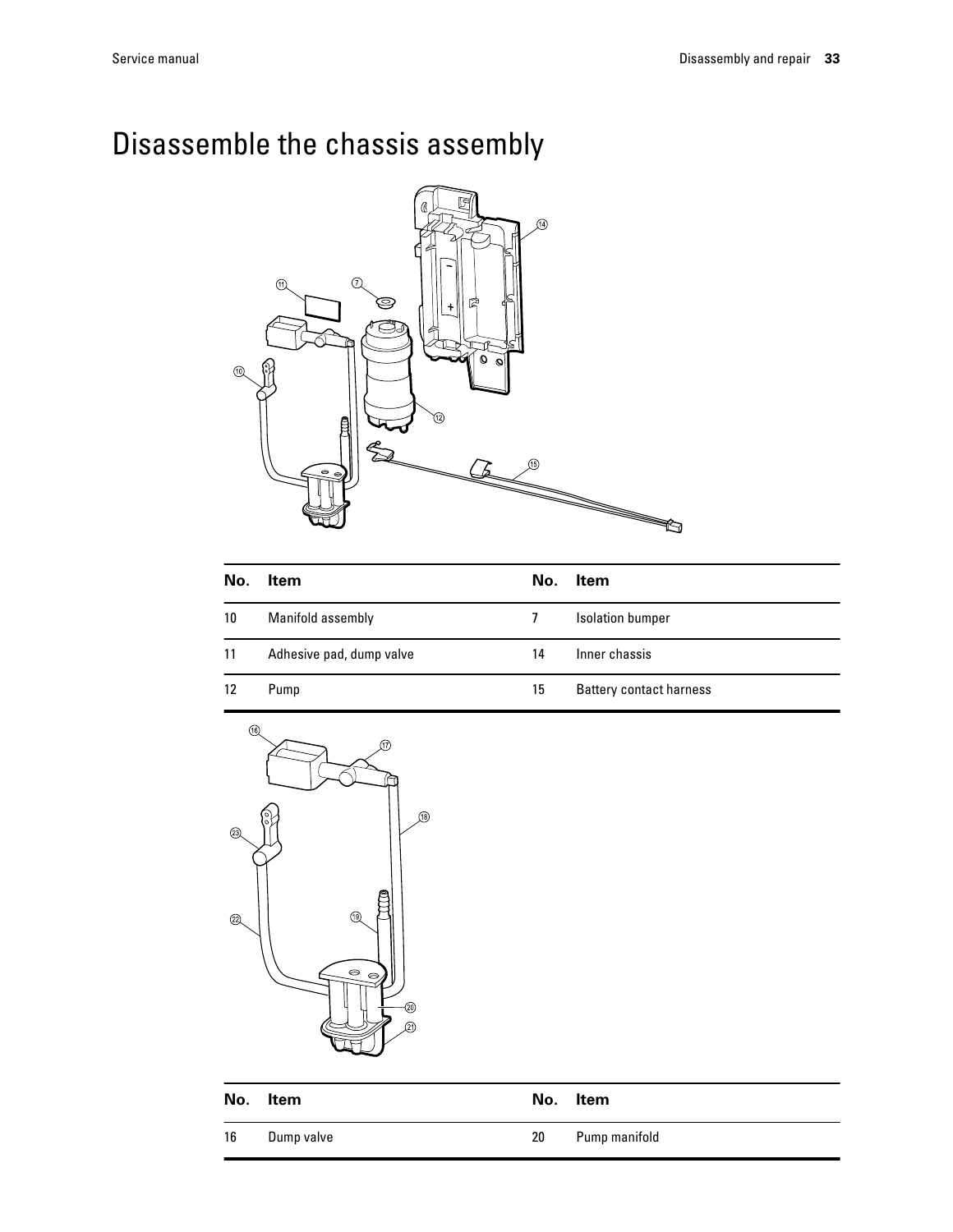| No. | <b>Item</b>         | No. | <b>Item</b>         |
|-----|---------------------|-----|---------------------|
| 17  | Dump valve manifold | 21  | Blood pressure port |
| 18  | Dump valve hose     | 22  | Step valve hose     |
| 19  | Air filter          | 23  | Step valve manifold |

## Remove the blood pressure port

Before you begin, remove the following as described in this manual:

- Battery
- Rear housing
- 1. Lift the blood pressure port to disconnect it from the inner chassis.
- 2. Disconnect the blood pressure port from the pump manifold.

# Remove the pump and manifold assembly

Before you begin, remove the following as described in this manual:

- Battery
- Rear housing
- Front housing and side panels
- Circuit board assembly
- 1. On the underside of the inner chassis, do the following:
	- a. Remove the pump cable from the routing slot and wire clip.
	- b. Remove the air filter from the retaining clip.



- 2. Disconnect the dump valve manifold from the dump valve.
- 3. Remove the step valve and dump valve hoses from the hose clips on the inner chassis.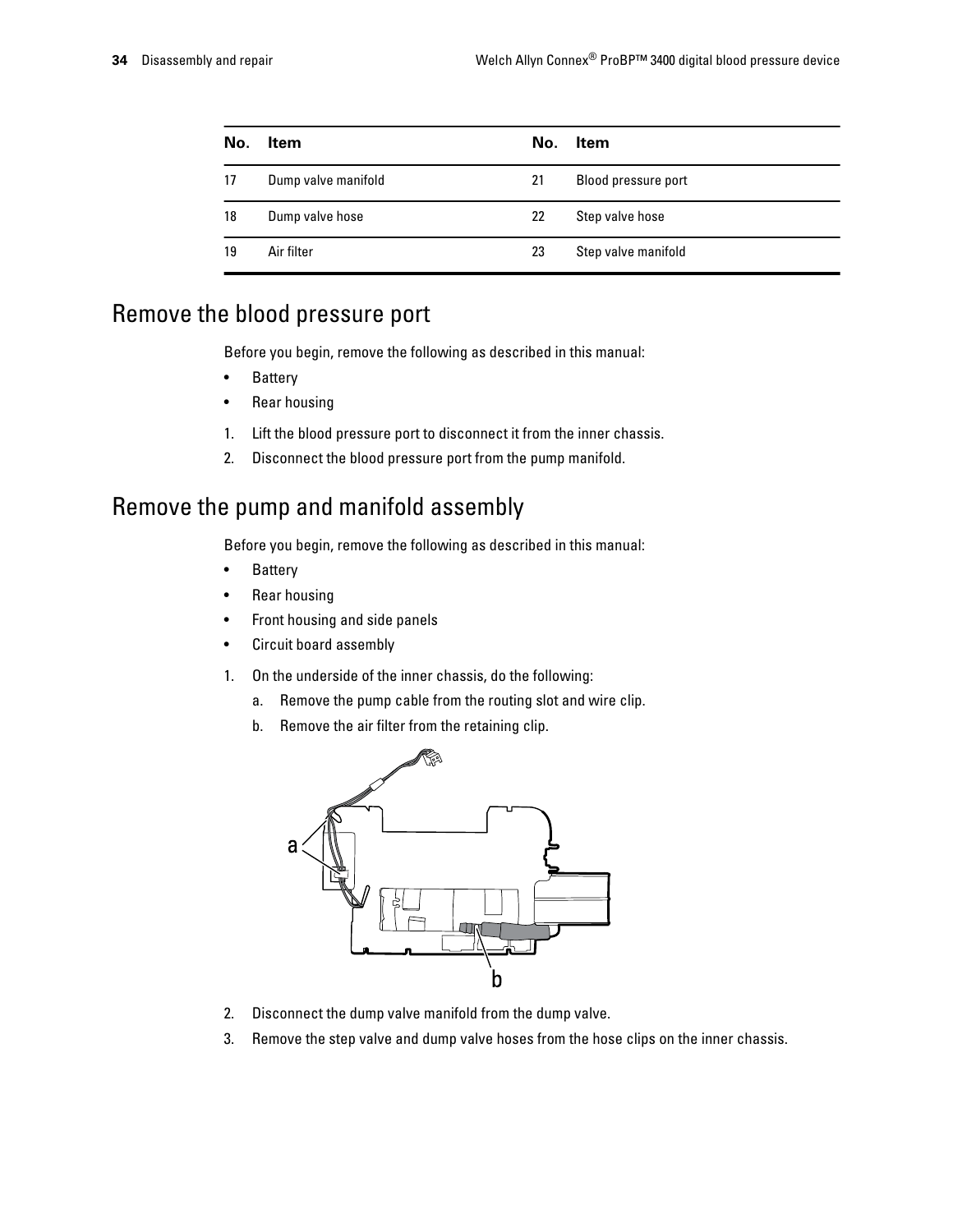

- 4. Lift the pump and manifold assembly free of the inner chassis.
- 5. If you are replacing the pump or manifold assembly, disconnect the pump from the manifold assembly.
- 6. If you are replacing the manifold assembly or inner chassis, remove the dump valve cable from the wire clip on the inner chassis and detach the dump valve from the inner chassis.

**Note** Removal of the dump valve from the inner chassis is not recommended unless one of these parts is being replaced.

#### **When replacing the manifold assembly or inner chassis**

- After removing the dump valve from the inner chassis, ensure that the adhesive pad is fully removed and that no adhesive residue remains on any items that will be installed in the device.
- Use a new adhesive pad to install the dump valve onto the inner chassis.

### Remove the battery contact harness

Before you begin, remove the following as described in this manual:

- **Battery**
- Rear housing
- Front housing and side panels
- Circuit board assembly
- Pump and manifold assembly
- 1. Remove the battery contact harness from the wire clips on the underside of the inner chassis.
- 2. Flex each battery contact away from the inner chassis wall, and slide the battery contact off of the inner chassis.

#### **Reassembly notes**

- Ensure that the polarity of the battery contact matches the symbol on the inner chassis. (The contact on the black wire is negative; the other contact is positive.)
- Slide the black wire into the routing slot.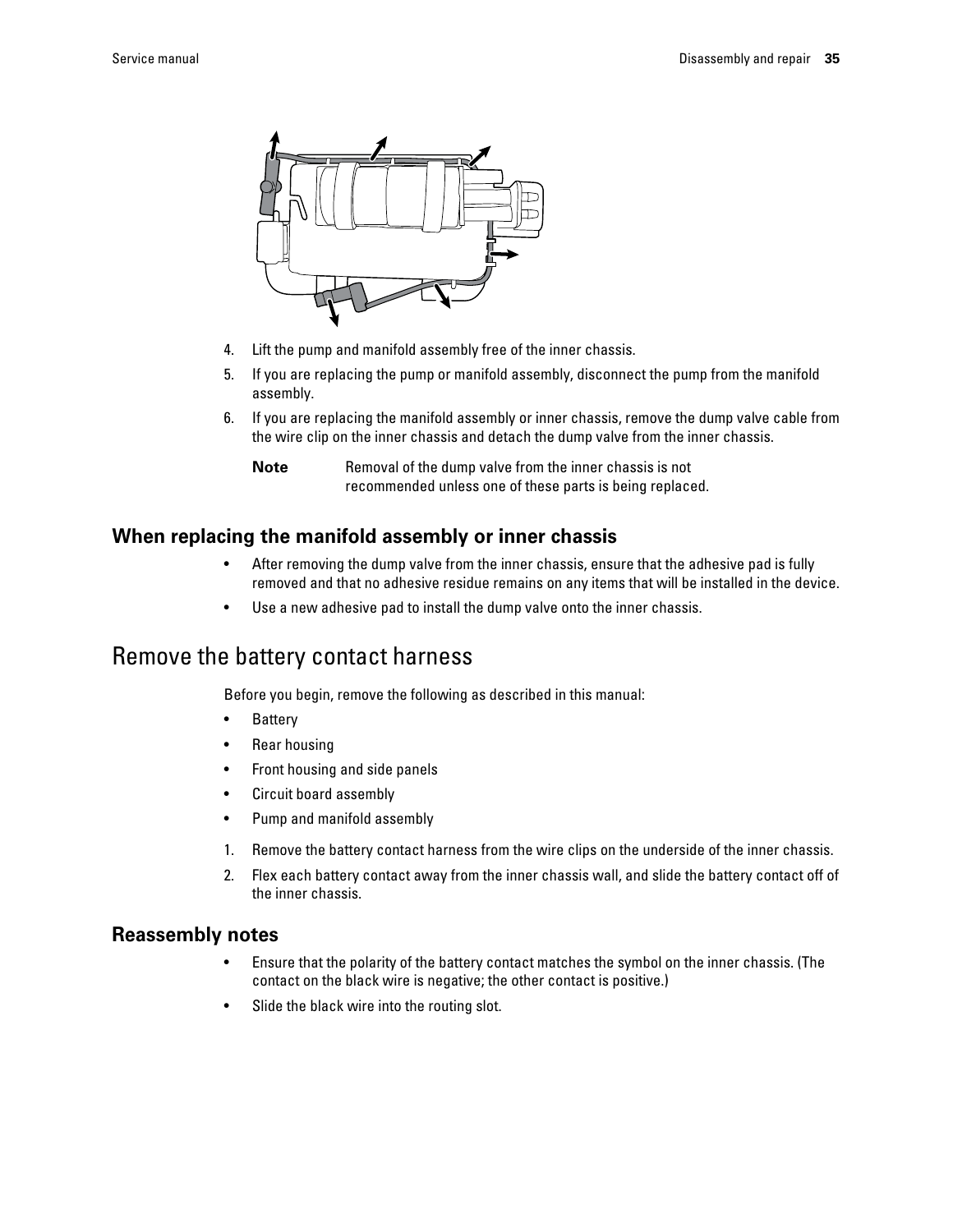

- On the underside of the inner chassis, route the wires as shown in the diagram below.
	- Insert the black wire into the wire clips.
	- Place the red wire in the notches.



# Disassemble the circuit board assembly